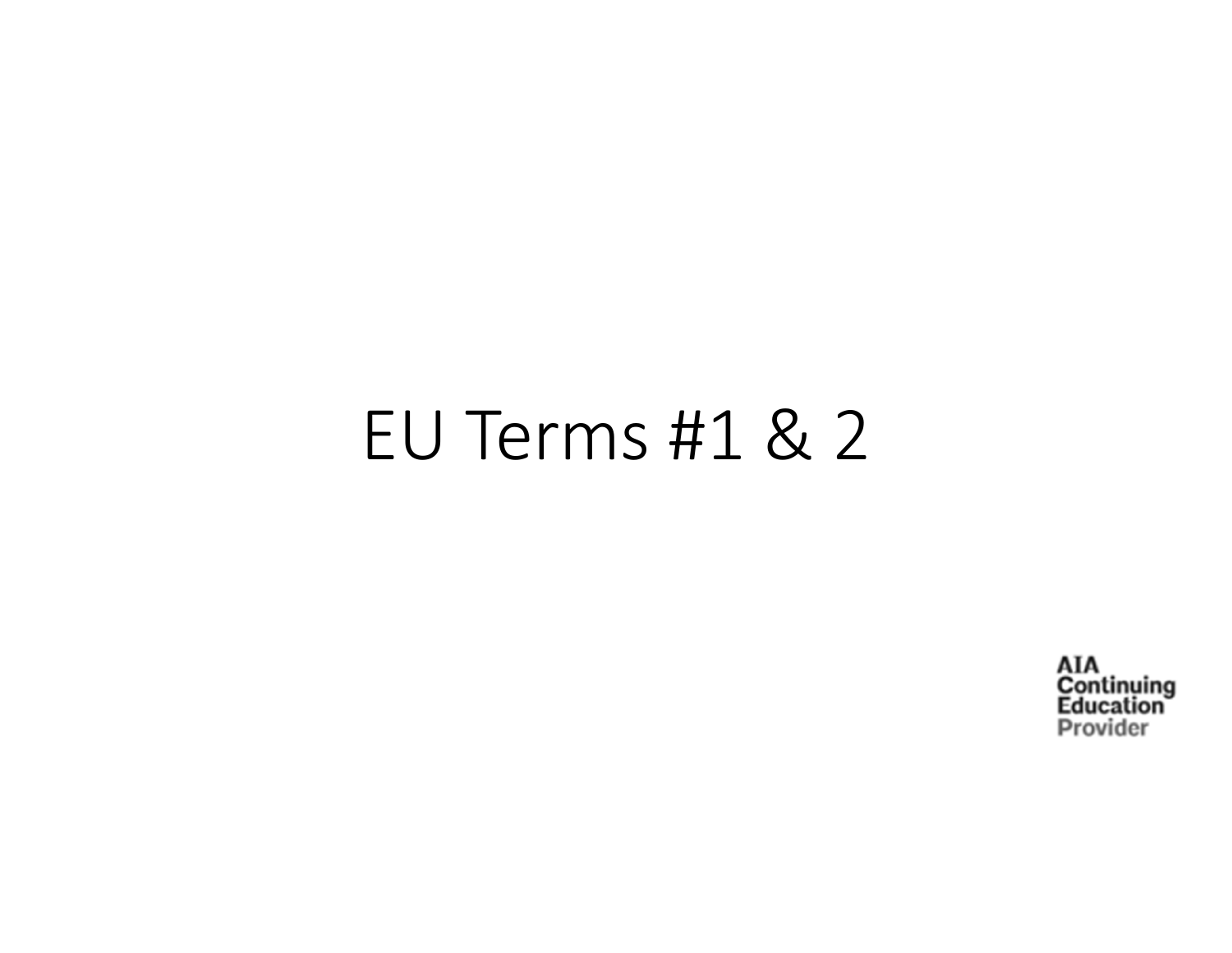Credit(s) earned on completion of this course will be reported to American Institute of Architects (AIA) Continuing Education Session (CES) for AIA members.

Certificates of Completion for both AIA members and non‐AIA members are available upon request.

This course is registered with AIA CES for continuing professional education. As such, it does not include content that may be deemed or construed to be an approval or endorsement by the AIA of any material of construction or any method or manner of handling, using, distributing, or dealing in any material or product.

Questions related to specific materials, methods, and services will be addressed at the conclusion of this presentation.

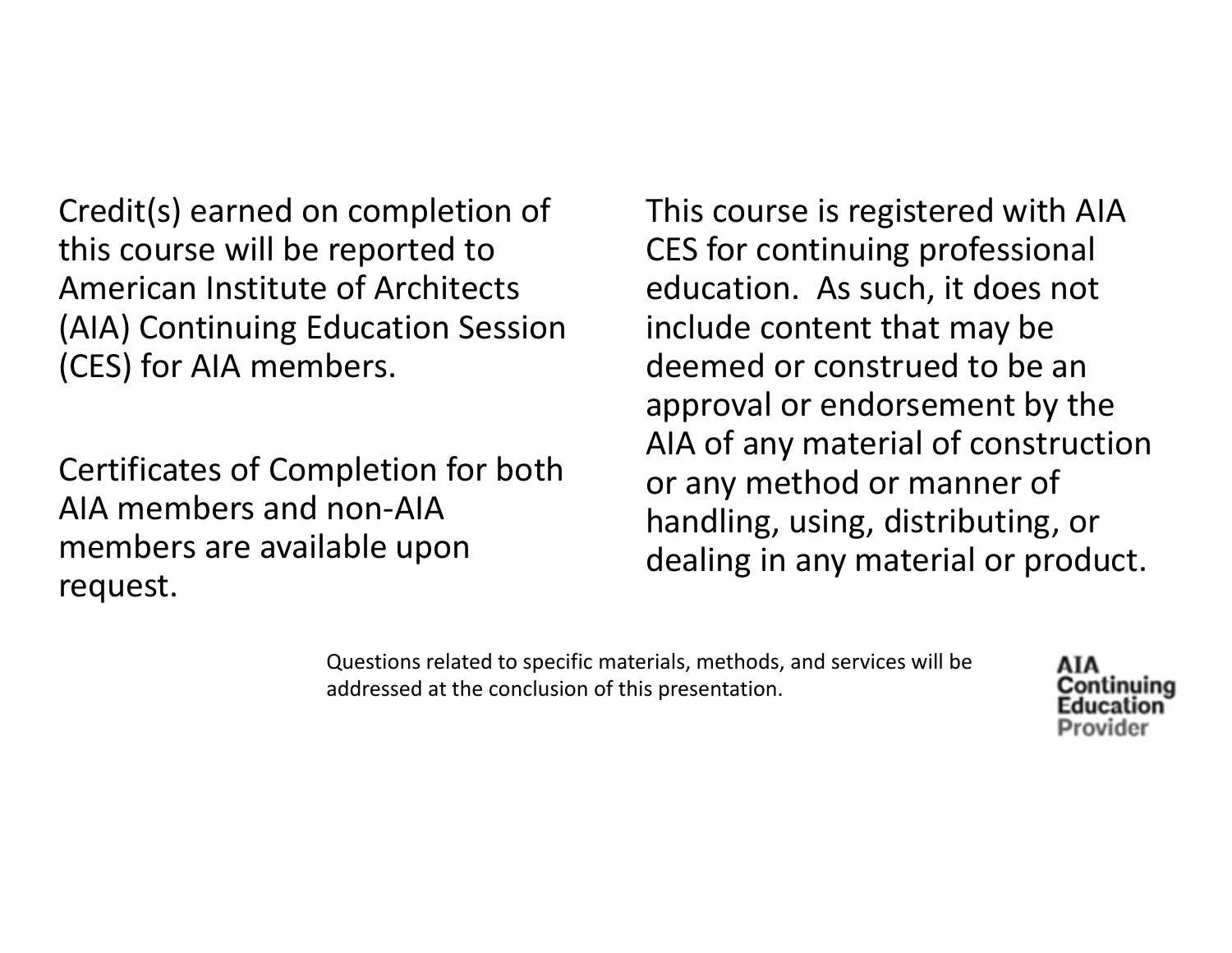## Course Description

In these sessions, faculty will walk through various terms and definitions used in energy and utilities work. The focus of these sessions will be to put the terms into context and connecting pieces of systems together. Acronyms and jargon will be decoded.

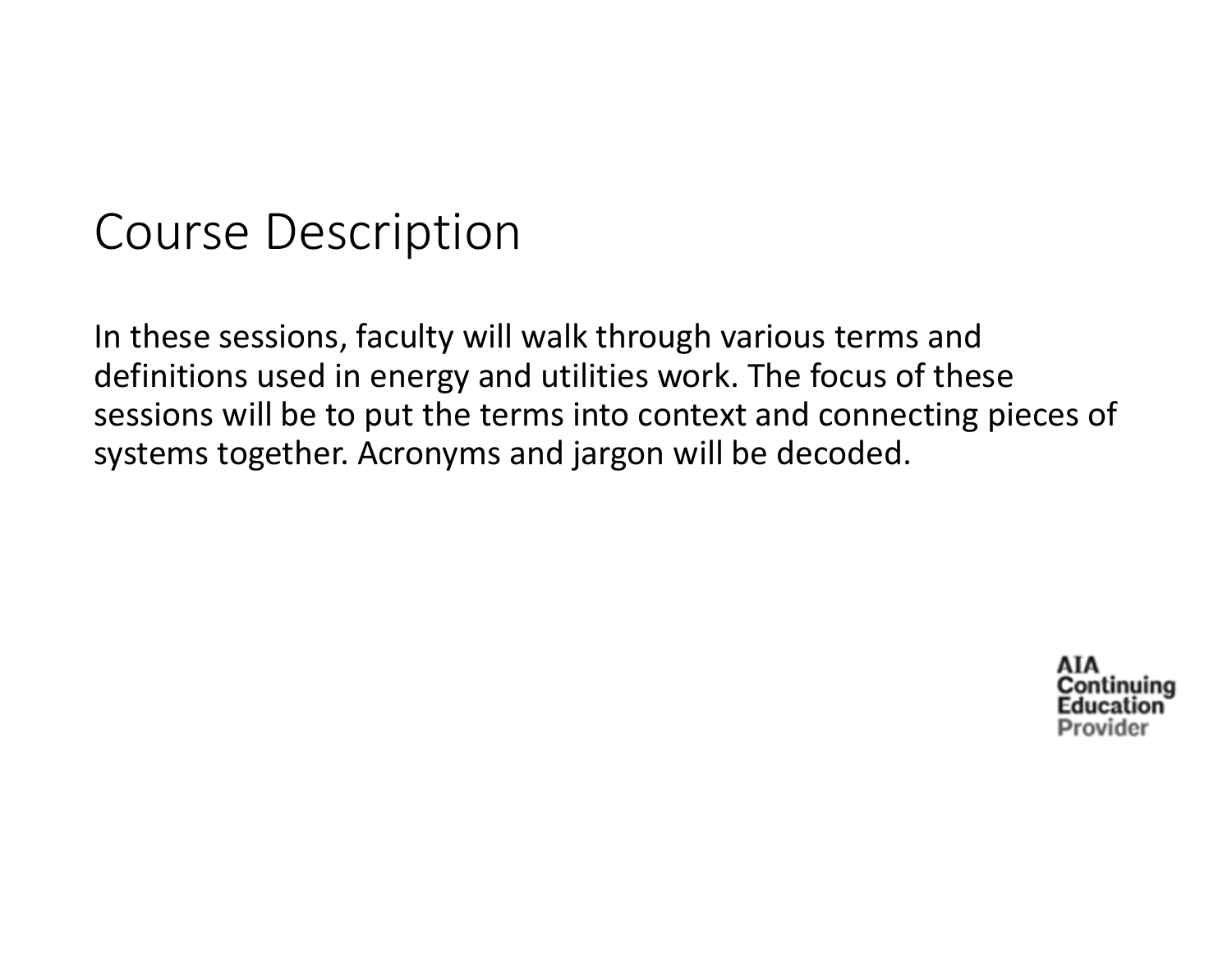Learning Objectives

- Learning Objective 1: Discuss various terms and definitions used in energy and utilities.
- Learning Objective 2: Learn how to put the terms into context.
- Learning Objective 3: Learn to connect terms and definitions to the pieces of the systems.
- Learning Objective 4: Learn to decode acronyms and jargon.

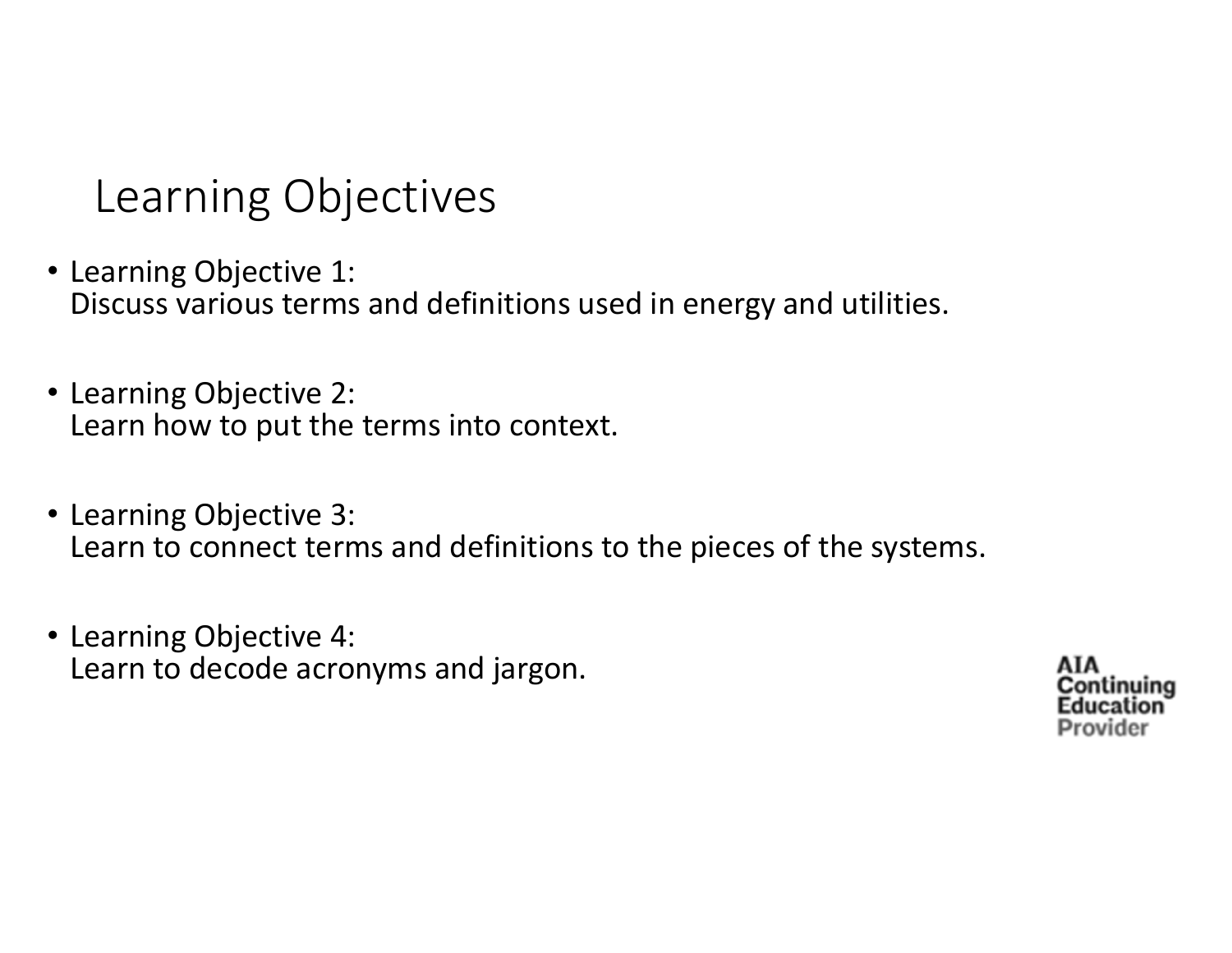## **APPA Institute for Facilities Management - Energy and Utilities Terminology**

| <b>AFDD</b> (automated fault detection<br>and diagnostics)                                      | AFDD, or Automated Fault Detection and Diagnostics, is a growing family of technologies that are increasingly<br>being adopted in many commercial building sectors. AFDD tools allow building operators to monitor various<br>building systems closely, detecting and isolating operational errors and problems in real-time. It is estimated that<br>5%-30% of the energy used in commercial buildings is wasted due to faults and errors in the operation of the<br>control system |
|-------------------------------------------------------------------------------------------------|--------------------------------------------------------------------------------------------------------------------------------------------------------------------------------------------------------------------------------------------------------------------------------------------------------------------------------------------------------------------------------------------------------------------------------------------------------------------------------------|
| Air Handler, Air handling Unit<br>(AHU) Fan Coil                                                | A device used to regulate and circulate air as part of a heating, ventilating, and air condition system                                                                                                                                                                                                                                                                                                                                                                              |
| Backflow preventer, Double check<br>valve, Vacuum breaker, Reverse<br>pressure zone device (RP) | A device used to protect potable water from contamination due to backflow                                                                                                                                                                                                                                                                                                                                                                                                            |
| <b>BACnet and LonWorks</b>                                                                      | The two common Building Automation communication protocols                                                                                                                                                                                                                                                                                                                                                                                                                           |
| <b>Boiler</b>                                                                                   | A vessel used to covert water into steam                                                                                                                                                                                                                                                                                                                                                                                                                                             |
| <b>BTU</b>                                                                                      | The British thermal unit (Btu or BTU) is a traditional unit of heat; it is defined as the amount of heat required to<br>raise the temperature of one pound of water by one degree Fahrenheit.                                                                                                                                                                                                                                                                                        |
| <b>Building Management System</b><br>(BMS)                                                      | A computer-based system that controls and monitors building mechanical and electrical equipment                                                                                                                                                                                                                                                                                                                                                                                      |
| <b>Building Automation System (BAS)</b>                                                         |                                                                                                                                                                                                                                                                                                                                                                                                                                                                                      |
| <b>Chilled Water or Refrigerant</b>                                                             | A medium commonly used to absorb the unwanted heat in an air handling unit's cooling coil                                                                                                                                                                                                                                                                                                                                                                                            |
| Chiller                                                                                         | A large piece of equipment that "makes" cold water used to cool and dehumidifier air                                                                                                                                                                                                                                                                                                                                                                                                 |
| Co Gen vs Combined Heat and<br>Power (CHP)                                                      | Cogeneration or combined heat and power (CHP) is the use of a heat engine or power station to generate<br>electricity and useful heat at the same time.                                                                                                                                                                                                                                                                                                                              |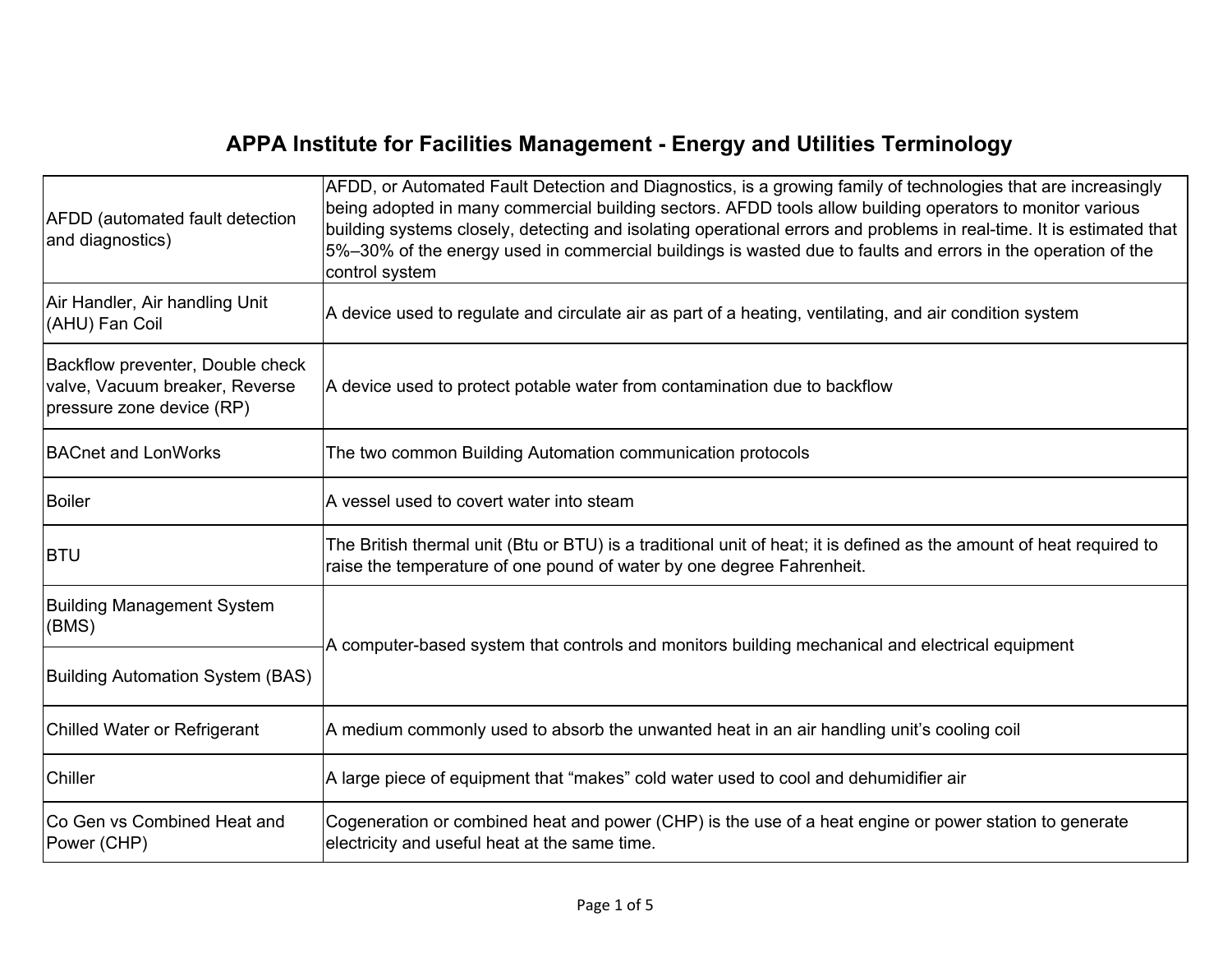| <b>Cooling Tower</b>               | A heat rejection device that uses water to transfer process waste heat into the atmosphere                                                                                                                                                                                                                                                                                                                                                                                                                                                                                                                                                           |
|------------------------------------|------------------------------------------------------------------------------------------------------------------------------------------------------------------------------------------------------------------------------------------------------------------------------------------------------------------------------------------------------------------------------------------------------------------------------------------------------------------------------------------------------------------------------------------------------------------------------------------------------------------------------------------------------|
| Data Logger                        | A data logger is an electronic device that records data over time. Generally they are small, battery powered,<br>portable, and equipped with a microprocessor, internal memory for data storage, and sensors. One of the<br>primary benefits of using data loggers is the ability to automatically collect data on a 24-hour basis. Upon<br>activation, data loggers are typically deployed and left unattended to measure and record information for the<br>duration of the monitoring period. This allows for a comprehensive, accurate picture of the environmental<br>conditions being monitored, such as air temperature and relative humidity. |
| DDC (Direct Digital Control)       | Direct digital control (DDC) is a control process in which a microprocessor controller constantly updates an<br>internal information database by monitoring information from a controlled environment and continuously<br>produces corrective output commands in response to changing control conditions.                                                                                                                                                                                                                                                                                                                                            |
| Delta T                            | A term frequently used to describe a difference in temperature between two measuring points                                                                                                                                                                                                                                                                                                                                                                                                                                                                                                                                                          |
| Demand                             | The maximum amount of electrical POWER that is being consumed at any given time                                                                                                                                                                                                                                                                                                                                                                                                                                                                                                                                                                      |
| Feeder                             | Feeder is "voltage power line transferring power from a distribution substation to the distribution transformers." In<br>an electrical wiring circuit in a building a Feeder is a "wire/line that carries power from a transformer or switch<br>gear to a distribution panel."                                                                                                                                                                                                                                                                                                                                                                       |
| Firewall                           | A piece of hardware or software that decides whether traffic coming into or going out of a server should be<br>allowed                                                                                                                                                                                                                                                                                                                                                                                                                                                                                                                               |
| Freeze Stat                        | A temperature sensing device for HVAC that monitors a heat exchanger to prevent its coils from freezing                                                                                                                                                                                                                                                                                                                                                                                                                                                                                                                                              |
| Gateway                            | A device that routes traffic between different networks                                                                                                                                                                                                                                                                                                                                                                                                                                                                                                                                                                                              |
| Glycol                             | Glycols are normally used for industrial HVAC, Process cooling/heating, and antifreeze. There are two main<br>types of glycols, ethylene glycol and propylene glycol with propylene glycol available in industrial and food<br>grades.                                                                                                                                                                                                                                                                                                                                                                                                               |
| <b>Grey Water vs Reclaim Water</b> | Greywater (also spelled graywater, grey water and gray water) is all wastewater generated in households or<br>office buildings from streams without fecal contamination, i.e. all streams except for the wastewater from toilets.                                                                                                                                                                                                                                                                                                                                                                                                                    |
| <b>Heat Exchanger</b>              | A device used to transfer the thermal energy from steam to water                                                                                                                                                                                                                                                                                                                                                                                                                                                                                                                                                                                     |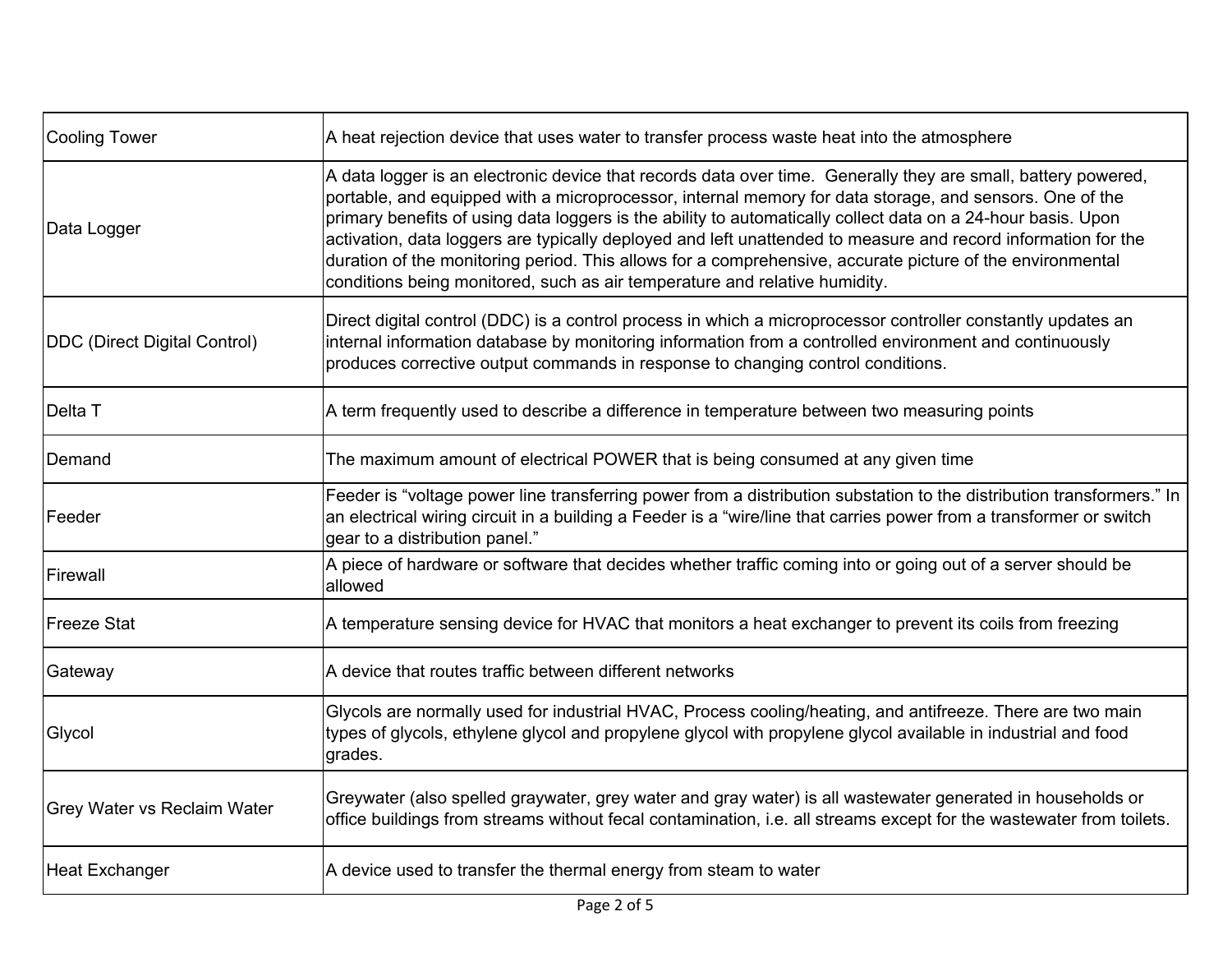| Hydronic                             | A cooling or heating system in which heat is transported using circulating water                                                                                                                                                                                                                                                   |
|--------------------------------------|------------------------------------------------------------------------------------------------------------------------------------------------------------------------------------------------------------------------------------------------------------------------------------------------------------------------------------|
| <b>IP</b> Address                    | A numerical label assigned to each device connected to a computer network that uses the Internet Protocol for<br>communication                                                                                                                                                                                                     |
| Kilowatt                             | A standard unit of electrical POWER equal to 1,000 watts                                                                                                                                                                                                                                                                           |
| Kilowatt hour (kW/h)                 | A measure of electrical ENERGY equal to 1,000 watts operating for 1 hour                                                                                                                                                                                                                                                           |
| Latent Heat                          | The additional heat required to transform 212° water into 212° steam                                                                                                                                                                                                                                                               |
| Latent Heat of Fusion                | The heat absorbed when a substance changes phase from liquid to solid. For example, to reduced the<br>temperature of 1 pound of water from 212°F to 32°F requires the removal of 180 BTUs (1 BTU for each degree<br>of temperature change). To transform 32°F water in to 32°F ice requires the removal of an additional 144 BTUs. |
| Latent Heat of Vaporization          | The heat absorbed when a substance changes phase from liquid to gas. For example, to increase the<br>temperature of 1 pound of water from 32°F to 212°F requires 180 BTUs (1 BTU for each degree of change). To<br>transform 212°F water in to 212°F steam requires an additional 970 BTUs.                                        |
| Make-up                              | Water added to a system to compensate for loss by evaporation or leakage                                                                                                                                                                                                                                                           |
| Megawatt                             | A unit of Power equal to one million watts                                                                                                                                                                                                                                                                                         |
| <b>MMBTU</b>                         | The units MMBtu are used in the natural gas and other industries to indicate 1 million BTUs.                                                                                                                                                                                                                                       |
| <b>Network</b>                       | This allows devices to be connected together so they can communicate                                                                                                                                                                                                                                                               |
| Pneumatic                            | A pneumatic control system uses compressed air as a medium of control for HVAC systems. Compressed air is<br>carried via copper and plastic tubes from a controller to a control device, usually a damper or valve actuator.                                                                                                       |
| Potable                              | Water that is considered safe to drink                                                                                                                                                                                                                                                                                             |
| <b>Pressure Reducing Valve (PRV)</b> | A control valve used to convert higher pressure distribution steam into lower pressure process steam                                                                                                                                                                                                                               |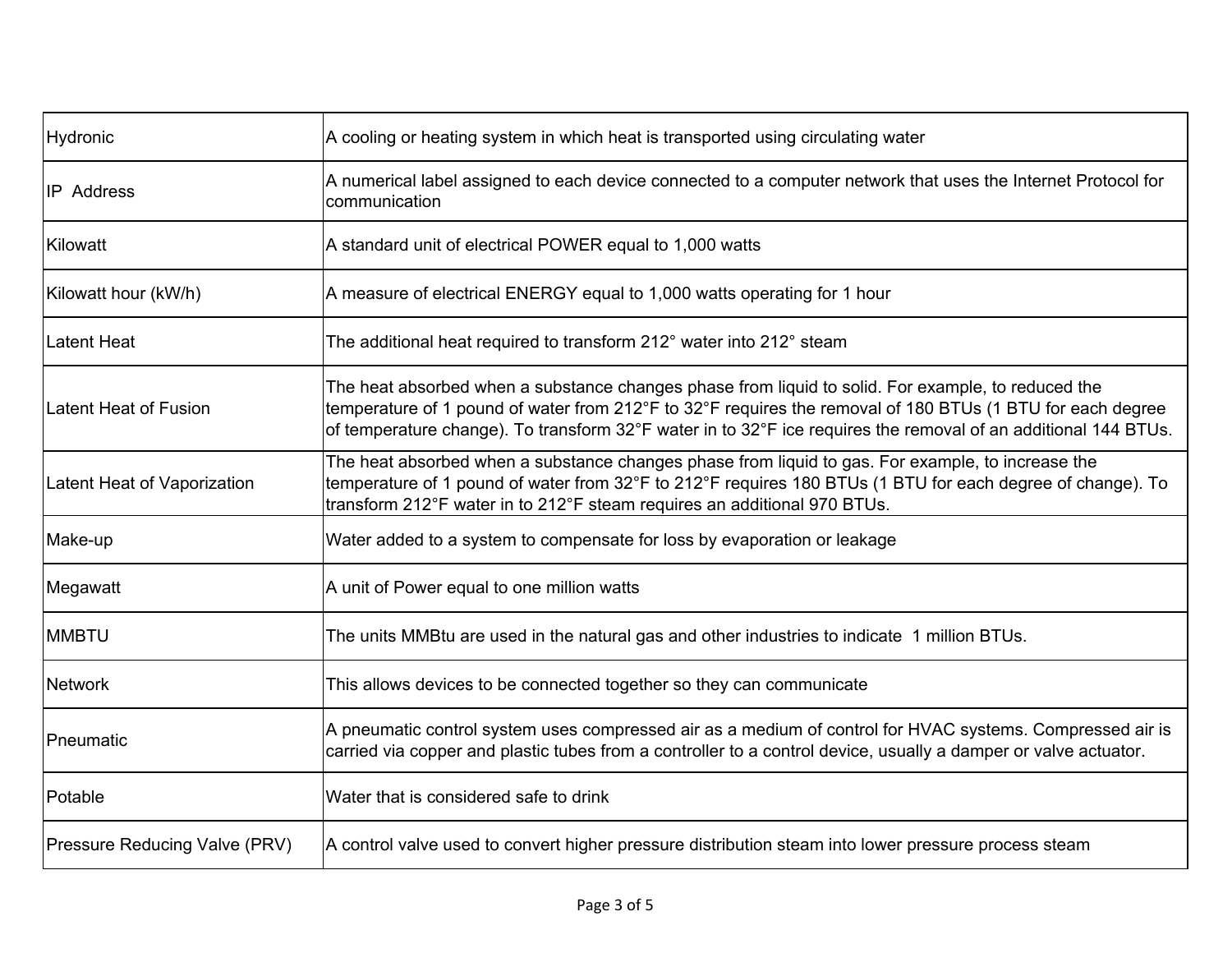| Radial Feed vs Loop Feed                                   | In general electrical terms a radial feed is one line extending out, while a loop feed has two separate fully rated<br>connection points. If a fault occurs on the radial feed there is no easy way to provide a back-up power source.                                                                                  |
|------------------------------------------------------------|-------------------------------------------------------------------------------------------------------------------------------------------------------------------------------------------------------------------------------------------------------------------------------------------------------------------------|
| Reclaimed Water                                            | The process of converting wastewater into water that can be reused for other purposes                                                                                                                                                                                                                                   |
| Reverse Osmosis (RO)                                       | A purification technology that forces water through semi-permeable membranes to remove impurities                                                                                                                                                                                                                       |
| <b>Sensible Heat</b>                                       | The heat that can be felt or measured with a thermometer                                                                                                                                                                                                                                                                |
| Steam Trap                                                 | A steam trap is a device used to discharge condensates and non-condensable gases with a negligible<br>consumption or loss of live steam. Most steam traps are nothing more than automatic valves. They open, close<br>or modulate automatically. Steam traps are an important energy management device.                 |
| Substation                                                 | A set of equipment that reduces transmission voltage to voltage suitable for consumers                                                                                                                                                                                                                                  |
| <b>Supervisory Control and Data</b><br>Acquisition (SCADA) | An industrial computer system that monitors and controls a process                                                                                                                                                                                                                                                      |
| Switchgear                                                 | A broad generic term for a variety of switching devices used to control and protect electrical equipment                                                                                                                                                                                                                |
| Thermal Energy Storage (TES)                               | A system that reduces electrical demand by storing ice or chilled water during electrical off-peak periods for use<br>during electrical on-peak periods                                                                                                                                                                 |
| <b>Ton Hours</b>                                           | The term of ton hours is used in conjunction with thermal storage. It usually relates to how many tons of cooling<br>capacity you have available. For example a TES system with 20,000 ton-hours of storage could potentially<br>dispatch 2,000 tons (of cooling) for 10 hours or 10,000 tons (of cooling) for 2 hours. |
| Tons (of cooling)                                          | The unit ton is used in refrigeration and air conditioning to measure the rate of heat absorption. A ton is defined<br>as the rate of heat transfer that results in the melting of 1 short ton (2,000 lb) of pure ice at 32 °F in 24 hours. A<br>refrigeration ton is approximately equivalent to 12,000 BTU/h.         |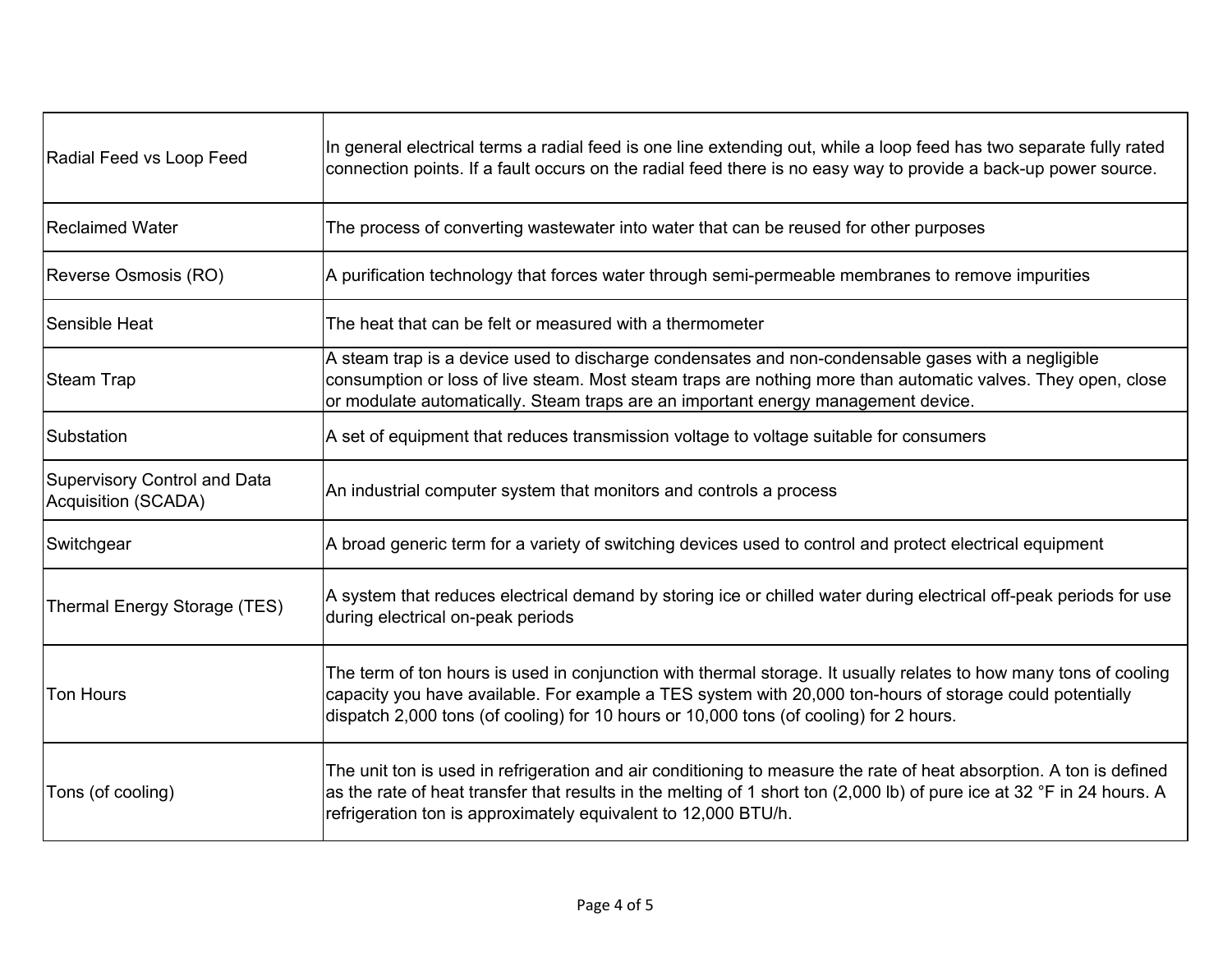| Two-Pipe System<br><b>VS</b><br><b>Four-Pipe Systems</b> | The four-pipe system includes a distribution system that contains both hot water supply with return lines and a<br>chilled water supply with return lines. Two-pipe systems are less flexible than a four-pipe system. In a two-pipe<br>system, the entire building is in either heating mode or cooling mode. The changeover from heating to cooling or<br>vice versa is made manually, and there is always the possibility that unusual weather patterns might cause some<br>occupant discomfort. |
|----------------------------------------------------------|-----------------------------------------------------------------------------------------------------------------------------------------------------------------------------------------------------------------------------------------------------------------------------------------------------------------------------------------------------------------------------------------------------------------------------------------------------------------------------------------------------|
| Variable Frequency Drive (VFD)                           | An electronic device used to control the speed of an electric motor                                                                                                                                                                                                                                                                                                                                                                                                                                 |
| VAV (variable air volume)                                | Variable air volume (VAV) is a type of HVAC system. Unlike constant air volume (CAV) systems, which supply a<br>constant airflow at a variable temperature, VAV systems vary the airflow at a constant temperature. VAV boxes<br>typical us a "re-heat" coil to temper the air.                                                                                                                                                                                                                     |
| Virtual Private Network (VPN)                            | A connection method used to add security and privacy to private and public networks                                                                                                                                                                                                                                                                                                                                                                                                                 |